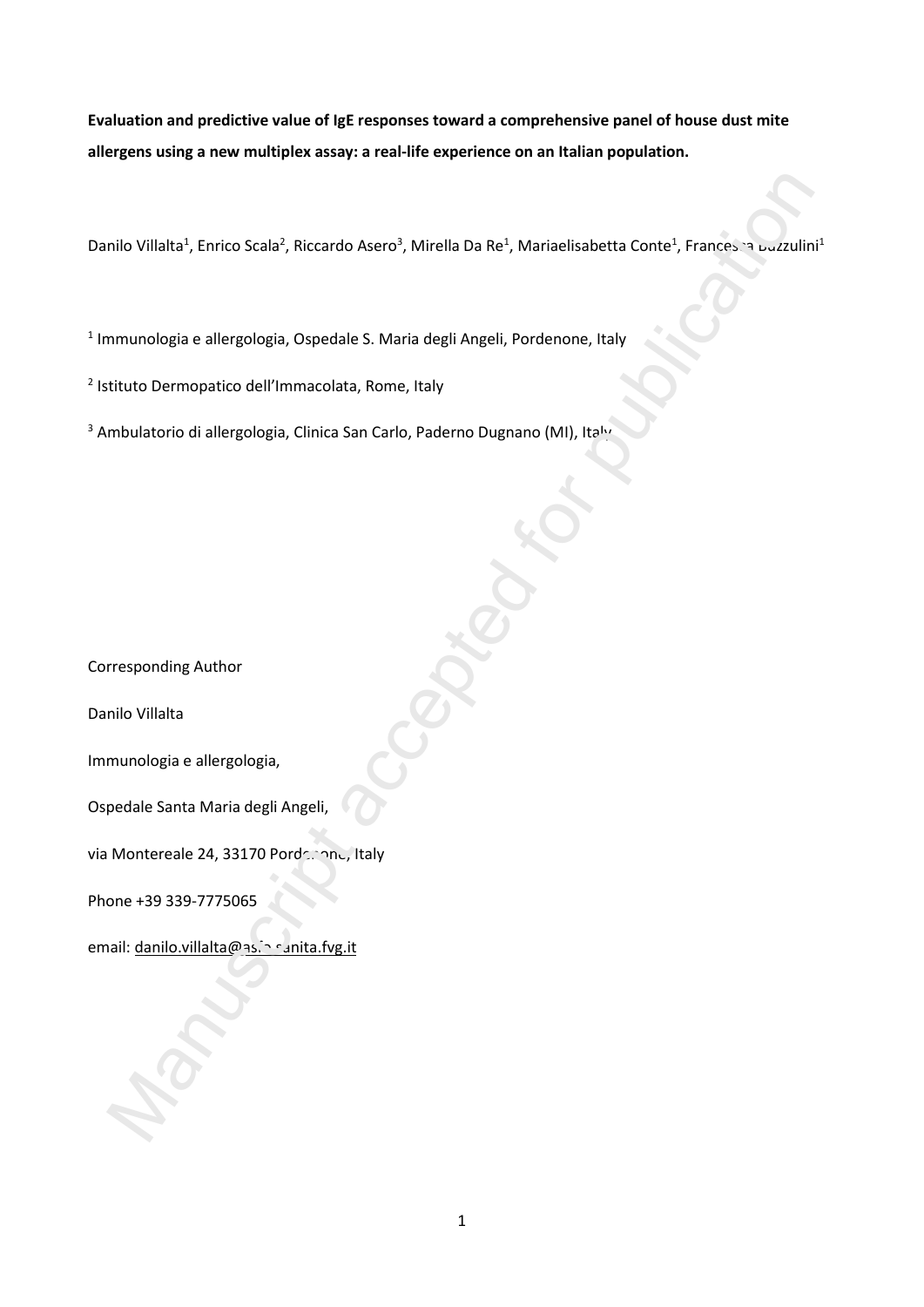### **Abstract**

Background: House dust mites (HDM) are among the most important allergen sources worldwid representing a major cause of perennial allergic rhinitis and asthma.

*Aim*: To evaluate the prevalence of IgE responses towards a comprehensive panel of HDM 1 allergens and to evaluate the implications of molecular sensitization profiles on respiratory symptoms.

*Methods*: 155 consecutive HDM-allergic patients (mean age: 27.5 years; range: 1-62; idmale: 63), 86 affected by rhinitis and 68 by asthma, were enrolled. Specific IgE reactivity to Der f 1, Der p 1, Der f 2, Der p 2, Der p 5, Der p 7, Der p 10, Der p 11, Der p 20, Der p 21 and Der p 23 was tested in patients' sera using the last version of the multiparametric assay Allergy Explorer<sup>2</sup> (ALEX<sup>2</sup>)

*Results:* In all, *m*ajor and minor allergens were positive, respectively, in 56.8% and 50.9% of the patients. Prevalence and IgE levels of Der f 1, Der f 2, Der p 1 and Der  $p \times y$  were significantly higher in asthmatic patients (p<0.05), whereas subjects negative for minor allerging resulted more frequently suffering from rhinitis (p= 0.0001). Asthmatic patients had IgE reactivity to a larger number of HDM allergens (mean 5.4; SD ± 2.3 ) than patients with only rhinitis (mean 4.2; SD  $\pm$ <sup>2.5</sup>) (p=0.003), whereas no differences in the number of HDM positive molecules and in the specific 'gE levels were found among different ages. Example thouse dust mittes (HDM) are among the most important allergen sources wondwide,<br>exercising a major cause of percennial allergic rhinkis and asthma.<br>
The columns the prevalence of IgE responses towards a comprehens

*Conclusions*: This study confirms that the asses, ruer t of IgE to a comprehensive panel of HDM allergens defines different serological reactivity profiles that seem associated with different clinical presentations.

Key words: House dust mites (HLA) allergy, Specific IgE, Allergens, Component resolved diagnosis (CRD), Multiplex assay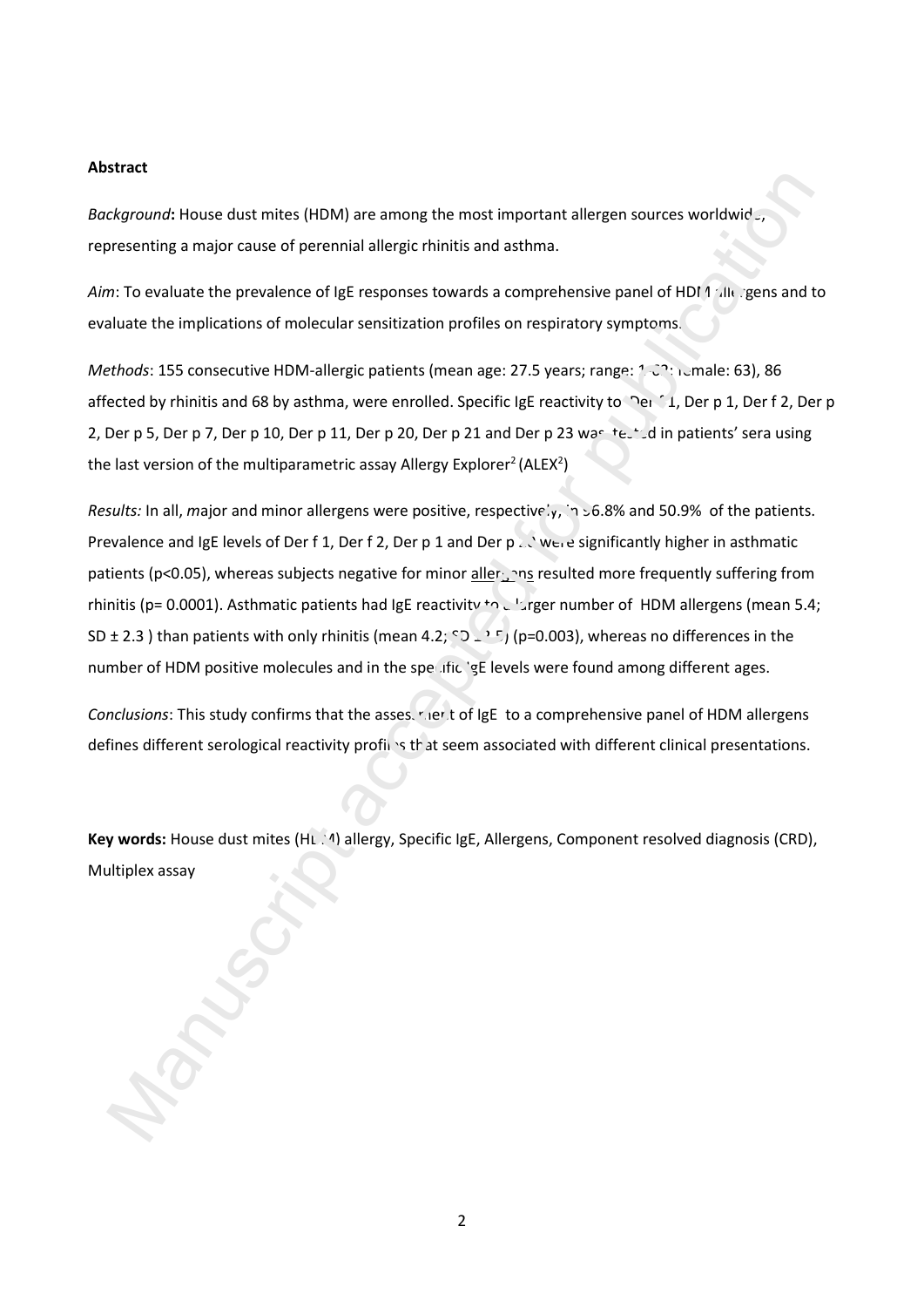### **Introduction**

House dust mites (HDM) are among the most important allergen sources worldwide representing a major cause of perennial allergic rhinitis and asthma. Up to 85% of asthmatic patients are sensitized to *Dermatophagoides (D) pteronyssinus* and/or *D farinae* (1), which are the two most important HDM species (2) present in human habitats around the world. Since 1980, when the first allergen of  $\mathcal{D}$  pteronyssinus was described (3), many other HDM allergens have been identified; some are not only in munogenic but have also proteolytic and immunomodulatory activity (4). Thirty-six allergens for *D farinae* and thirty allergens for *D pteronyssinus* have been detected so far (www.allergen.org), even if only group 1 (Cysteine protease: Der p 1, Der f 1), group 2 (NPC2 protein family; Der p 2 and Der f 2) and Der p 23 (Peritrophin-like protein) represent the major and serum-dominant allergens (5). However, other minor allergens such as Der p 4 (αamylase), Der p 5 (unknown biochemical function), Der p 7 (Lipid-binding protein), and Der p 21 (unknown biochemical function) seem clinically relevant (5,6). Most aller gen extracts obtained from natural sources contain mainly group 1 and group 2 allergens, whereas other important molecules are present in small amounts or are missing, as shown in extracts for skin testir  $g(7)$ . This may have some important consequences not only for diagnosis but also for immur otherapy, since we can speculate that patients with different profiles of IgE reactivity to HDM may respond differently to immunotherapy, as recently shown by Rodriguez-Dominguez et al. (8). In addition, other Authors, using a comprehensive panel of HDM allergens, revealed that some serological reactivity profiles might help to discriminate asthmatic and nonasthmatic children or might be able to predict the development of asthma  $(6,9,10)$ . use dust mites (HDM) are among the most important allergen sources worldwide representing  $_{6}$  multipare accepted for premision and three is the two most important and the publication of processors of premision and the pu

Until now, only group 1 & 2, Der p 23 and Der p 10 (tropomyosin) allergens have been available for the HDM component resolved diagnosis  $(C<sub>1</sub>,D)$  in the clinical practice. A more extended panel of HDM allergens using the immunoCAP ISAC technology has been available for research use only. Recently, a new multiparametric assay containing an extended panel of HDM allergens (including Der f 1, Der p 1, Der f 2, Der p 2, Der p 5, Der p 7, Der p 10, Der p 11 [paramyosin], Der p 20 [arginine-kinase], Der p 21, Der p 23) was launched on the marked and can be used in daily practice for HDM CRD.

Our study aimed to  $\epsilon$  aluate, the prevalence of IgE responses towards this comprehensive panel of HDM allergens and  $\circ$  evaluate the implications of molecular sensitization profiles on the respiratory symptoms (rhinitis and asthma) in a cohort of Italian HDMs allergic patients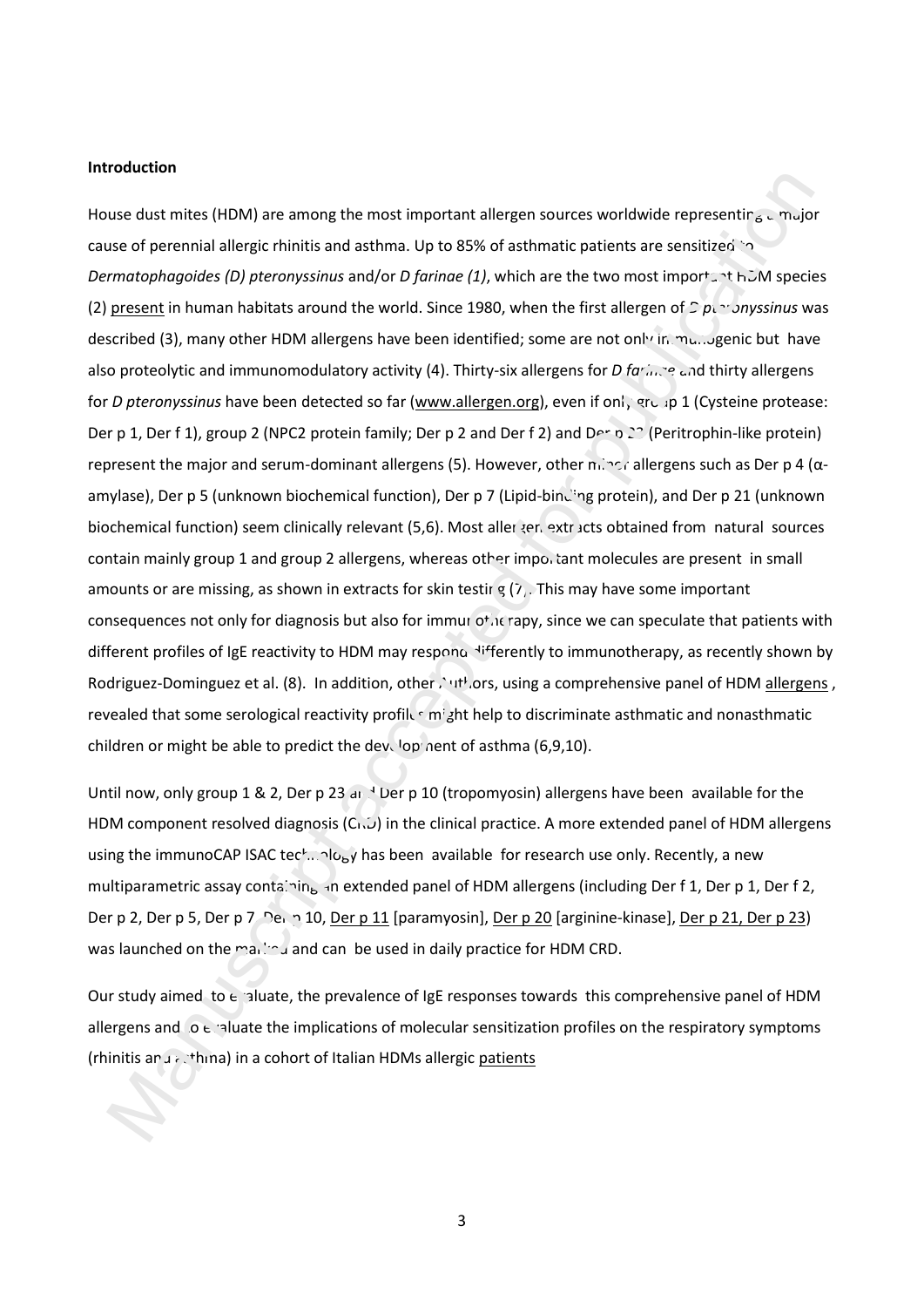#### **Materials &Methods**

#### *Patients*

155 consecutive HDM-allergic patients (mean age: 27.5 years; range: 1-62; female: 63), diag. nsed by a clinical history of perennial rhinitis and/or asthma and positive skin prick tests (SPT) (Stallergenes, Antony, France) and/or in vitro assay (Thermofisher Diagnostics, Uppsala, Sweden) with extracts of both *D pteronisyinus* and *D farinae*, were enrolled in two allergy Units (Pordenone and Rome) from June 2019 to March 2020. Eighty-seven (mean age: 26.15 years; range: 8-48; female: 36) wee affected by rhinitis, whereas 68 were affected by asthma (mean age: 25.5 years; range: 1- 62; female 26) associated (58; 85,3%) or not (10; 14,7%) to rhinitis. Following the GINA guidelines (11), 53 subjects (77.9%) were classified as having mild asthma and 15 (22.1%) as having moderate/severe asthma. No patients underwent to previous HDM specific immunotherapy or declared previous reactions to clustraceans or shellfish action of the multiparametric assay Allergy<br>
and/or asthma and positive skin prick tests (SPT) (Sta le genes, Anton<br>
and/or asthma and positive skin prick tests (SPT) (Sta le genes, Anton<br>
andler in two allergy Units (Pord

#### *In vitro assays*

IgE specific for Der f 1, Der p 1, Der f 2, Der p 2, Der p 5, Der p 10, Der p 10, Der p 11, Der p 20, Der p 21 and Der p 23 were tested in sera of all patients using the last version of the multiparametric assay Allergy Explorer<sup>2</sup> (ALEX<sup>2</sup>) (Macro Array Diagnostics, Wien, Austria). In this system, the allergens are spotted onto a nitrocellulose membrane in a cartridge chip,  $w<sub>h1</sub>C<sub>h</sub>$  is neutralized with 0.5 mL of a 1:5 dilution of serum under agitation. After two hours of incubation, the chip is extensively washed and a pre-titred dilution of anti-human IgE labelled with alkaline phr sphatase is added and incubated for 30 minutes. Following further washing, the enzyme-substrate is added, and after eight minutes the reaction is completed. The membrane is dried and the intensity of color reaction for each allergen is measured by a coupled-charged device camera. A dedicated software digitalizes the images and produces a report listing components and they score in kUA/L (range 0.3-50  $V_{\text{U-}\text{V}}(L)$ . Values above 0.35 kUA/L were considered positive.

IgE specific for extracts of both *D pteronissinus* and *D farinae* were also measured using the monoplex ImmunoCAP assay (The mofisher Diagnostics, Uppsala, Sweden), following the manufacturer's instructions. Values above 0.35 kU. <sup>1</sup> /L were considered positive.

All tests were performed during routine care, and the samples were anonymized, since no personal data, except for age and sex, was available. The Institutional Review Board of IDI-IRCCS confirmed that ethical approval was not required in this case (n. 493.1) aried and the intensity or color reaction<br>mera. A dedicated software  $r!_{\text{tot}}$ <sup>1</sup>tanzes to<br>ore in kUA/L (range 0.3-50<sup>15</sup>U<sub>F</sub>,<sup>1</sup>1). Valu<br>is pecific for extracts of both *D pteroni*.<br>munoCAP assay (1nF,1)ofisher Diagnos<br>l

*Statistical analys is*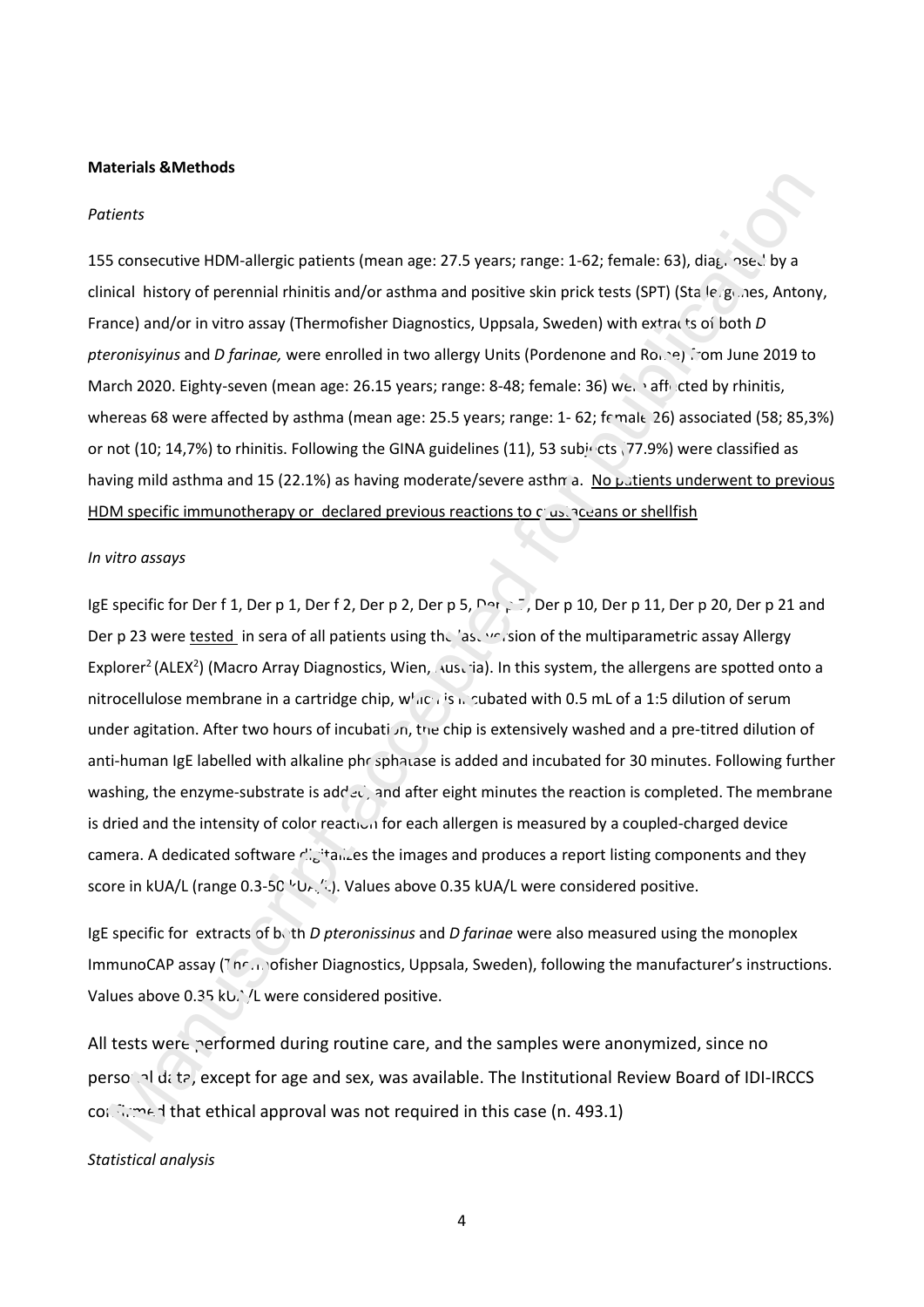The prevalence of IgE sensitization to the 11 different HDM molecules was evaluated in all subjects and separately in subjects with only rhinitis and with asthma. Differences in specific IgE prevalence between the groups were compared by  $\chi^2$  test for categorical variables. Differences of IgE levels between groups were analyzed with the Mann-Whitney U test. A p-value <0.05 was considered statistically significant  $\overrightarrow{A}$ . statistical analysis was performed using MedCalc statistical software, version 10.4.5 (Mariakerke, Belgium) and GraphPad Software(La Jolla, CA).

### **Results**

150 out of 155 evaluated patients were positive for at least one on the 11 HDM allergens, whereas five patients, positive on SPT or on vitro test with extracts of *D pteronissinus* and/ $\chi r L$  *arinae*, were negative for all the tested molecules. No patient negative to the major allergens reacted to the minor allergens. The prevalence of IgE reactivity to individual HDM allergens in all subjects tested, and in subjects with rhinitis and with asthma is shown in Figure 1. With the only exception of Der  $\cdot$  23, the prevalence of positive results was higher in subjects with asthma, but only Der f 1, D and 2, D and Der p 20 reached statistically significant levels. Odds ratio (OR) analysis showed that the risk of being asthmatic was more than 2-fold higher in patients in the presence of IgE reactivity t. Der f 1 (OR 2.71; 95%CI: 1.20 – 5,70; p=0.008), Der f 2 (OR 2.59; 95%CI: 1.18-5.68; p=0.017) and Der p 1 (OR 2.71; 95%CI: 1.29 – 5.70; p=0.008), and more than 3-fold higher in patients with IgE reactivity to Der p 20 (OR 3.23; 95%CI: 1,23 - 8.46;  $p=0.001$ ). In contrast, comparing patients with mind and moderate/severe asthma, only reactivity to Der p 21 was significantly associated with moderate, severe asthma (mild asthma: 20%, moderate/severe asthma: 46.4%; p <0.05), with a 3-fold highen risk of having moderate/severe asthma in Der p 21 positive subjects (OR 3.46; 95%CI: 1.18- 10.14; p= $0.02$ ). r categorical variables. Differences of IgE levels between groups were<br>test. A p-value <0.05 was considered statistically significant  $\overrightarrow{n}$ ."<br>sing MedCalc statistical software, version 10.4.5 (Mariakei, '.e., celgiun<br>).

Concerning the IgE reactivity to major allergens, number and percentage of positivity for a single group of HDM allergens and their combination are shown in Table I. Interestingly, the presence of the monosensitization to Der p 23 was more frequent in subject with rhinitis (p<0.05).

On the other hand, the ninch allergens Der p 5, Der p 7, Der p 10, Der p 11, Der p 20 and Der p 21 resulted positive respectively in 26.4%, 27.7%, 6.45%, 1.3%, 14.2%, and 30.3% of all the patients evaluated, and in 23.0%, 24.1%. 3.5%, 2.35, 8.0% and 25.4% of the patients with rhinitis, and in 30.9%, 32.4%, 10.3%, 0%, 22.1% and 35.3% of the patients with asthma. Patients negative for minor allergens had a probability of 63% of having rhinitis and of 37% of having asthma (p= 0.0001), whereas positive patients had a higher probab.'\, 'o, naving asthma (52.5%) than negative patients (37%) (p<0.05) (figure 2). 43.5% and 60% of patients with rhinitis and asthma were positive to at least 1 minor allergen (p<0.05), 24.7% and 41.4% to more than one minor allergen (p<0.05), and 3.5% and 7.14% to more than 3 minor allergens (p=ns), ncerning the ige reactivity to major allements<br>
M allergens and their combination are<br>
sitization to Der p 23 was model freque<br>
the other hand, the minor allergens Desitive respectively in 2014%, 27.7%, 6.4!<br>
0%, 24.1%, 3.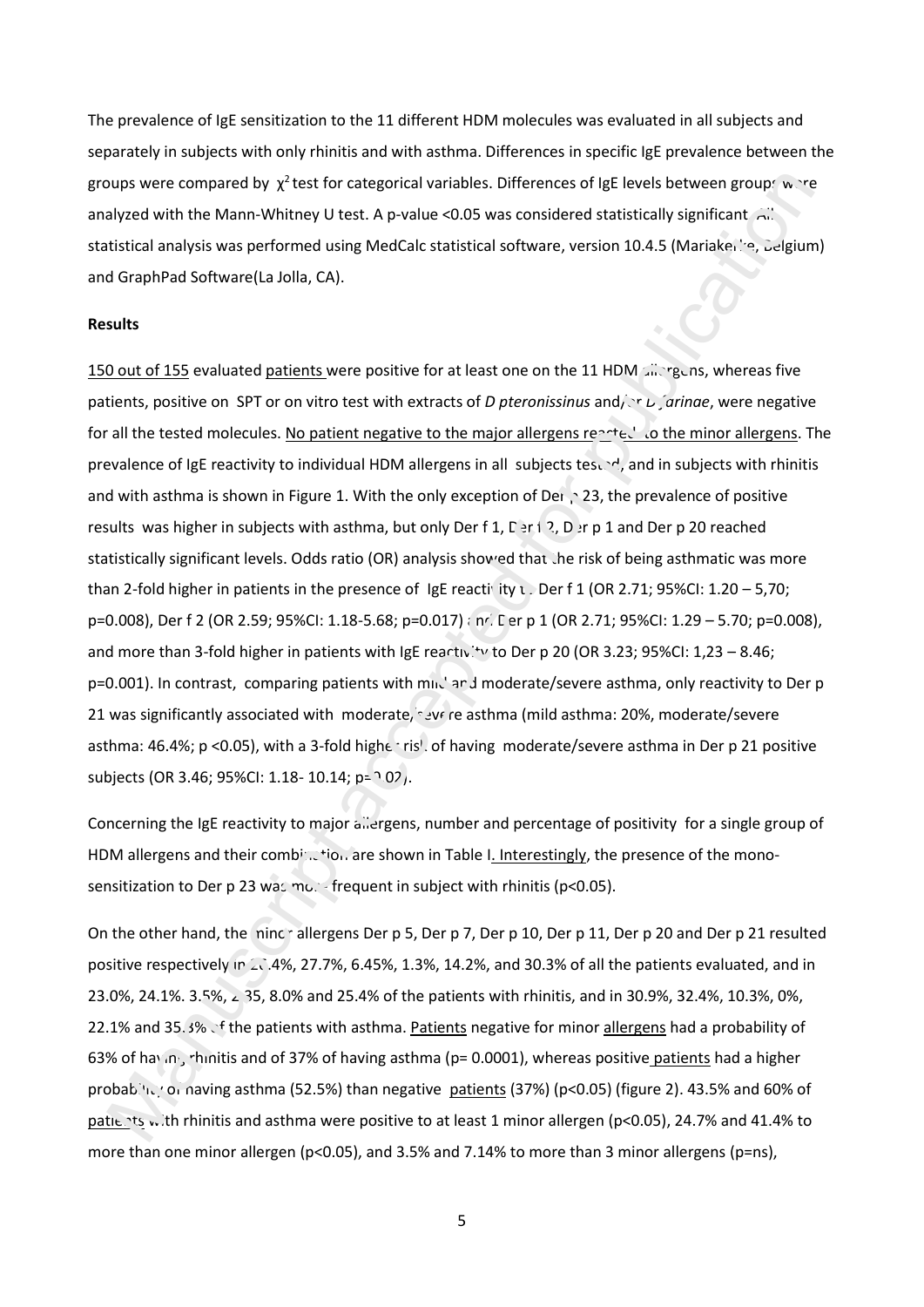respectively. In the last case, the absence of statistical significance is probably due to the low number of positive cases.

Concerning allergen-specific IgE levels, they resulted higher in asthmatic than in non-asthmatic patients (Figure 3), but only for Der f1, Der f 2, Der p 1, Der p 2 and Der p 20 a significant level was reached ( $\mu$  <0.05). No significant differences in the percentage of positivity and in the IgE specific levels were found comparing patients of different age classes (< 15 years, n° 33; 16- 25 years, n° 44; 26-45 yr ar ., n° 55; > 45 years, n° 23), as well as no differences in the number of HDM allergens reactivity were shown (Figure 4). On the contrary, asthmatic patients had IgE reactivity to more HDM allergens (mean 5.4; SD ± 2.3 ) than patients with only rhinitis (mean 4.2; SD ±2.5) (p=0.003) (Figure 4).

Finally, the level of IgE to extract of *D ptenonissinus* was strictly related to <sup>the</sup> level of Der p 1 (r= 0.916, p<0.0001) and Der p 23 (r=0.870; p<0.0001). Lower were the correlations with Der p 5 (r=0.504; '<0.0001) Der p 7 (r=0.696; p<0.0009) and with Der p 21 (r=0.690, p=0.003). Similarly, the level of IgE to extract of *D farinae* was strictly related to the level of Der f 1 (r= 0,832; p< $(0.01)$ ; nd Der f 2 (0.777; p<0.0001).

### **Discussion**

Our study confirms that among the HDM allergens, group 1, group 2 and Der p 23 are the most important ones in term of prevalence in keeping with other studies of literature (6, 12-16). Most patients show IgE reactivity to group 1 and/or group 2 allerger<sub>is</sub> from both *D pteronyssinus and D farinae*, but similarly to the data obtained by Batard and coworkers (15) about 5% of them have reactivity to only one of those mite species, confirming that despite a well-known amino acid sequence homology, each of the group 1 (Der p 1 and Der f 1) and Group 2 (Der p 2 and  $L(f 2)$  molecules bears species-specific IgE epitopes. This may have some practical consequences both in the diagnostics and in the preparation of extracts for immunotherapy. Der p 23 scored positive in a high percentage of HDM sensitized patients (about 80%), and in 11.6% it was the only positive allergen, a value slightly exceeding that observed in a previous Italian study (16). However, as a difference *from* the study by Celi and coworkers (16), in which Der p 23 monosensitized patients were more trequently affected by asthma and in particular by severe asthma, in our study Der p 23 monosensitized patients showed a higher prevalence of rhinitis. These differences could be explained by the smaller size of our HDM sensitized cohort, as well as differences in the patients' selection and in cosensitination to allergens different from HDM (data not evaluated). On the other hand, however, results of our study agree with those of the Manchester Asthma and Allergy Study (MAAS) (9) where children with a more complex molecular pattern of IgE sensitization showed the highest risk of asthma and a significant higher level of exhaled nitric oxide. Anyway, further studies in large cohorts of HDM hypersensitized subjects are needed to confirm our findings. Considering the other major allergens, the prevalence of Der p oncerning allergen-specifie (gE levels, they resulted higher in asthmatic than in non-asthmatic galachies<br>gure 3), but only for Der II. Der F 2. Der p 1. Der p 2 and Der p 20 a significant level was resched (i.ed).<br>Signif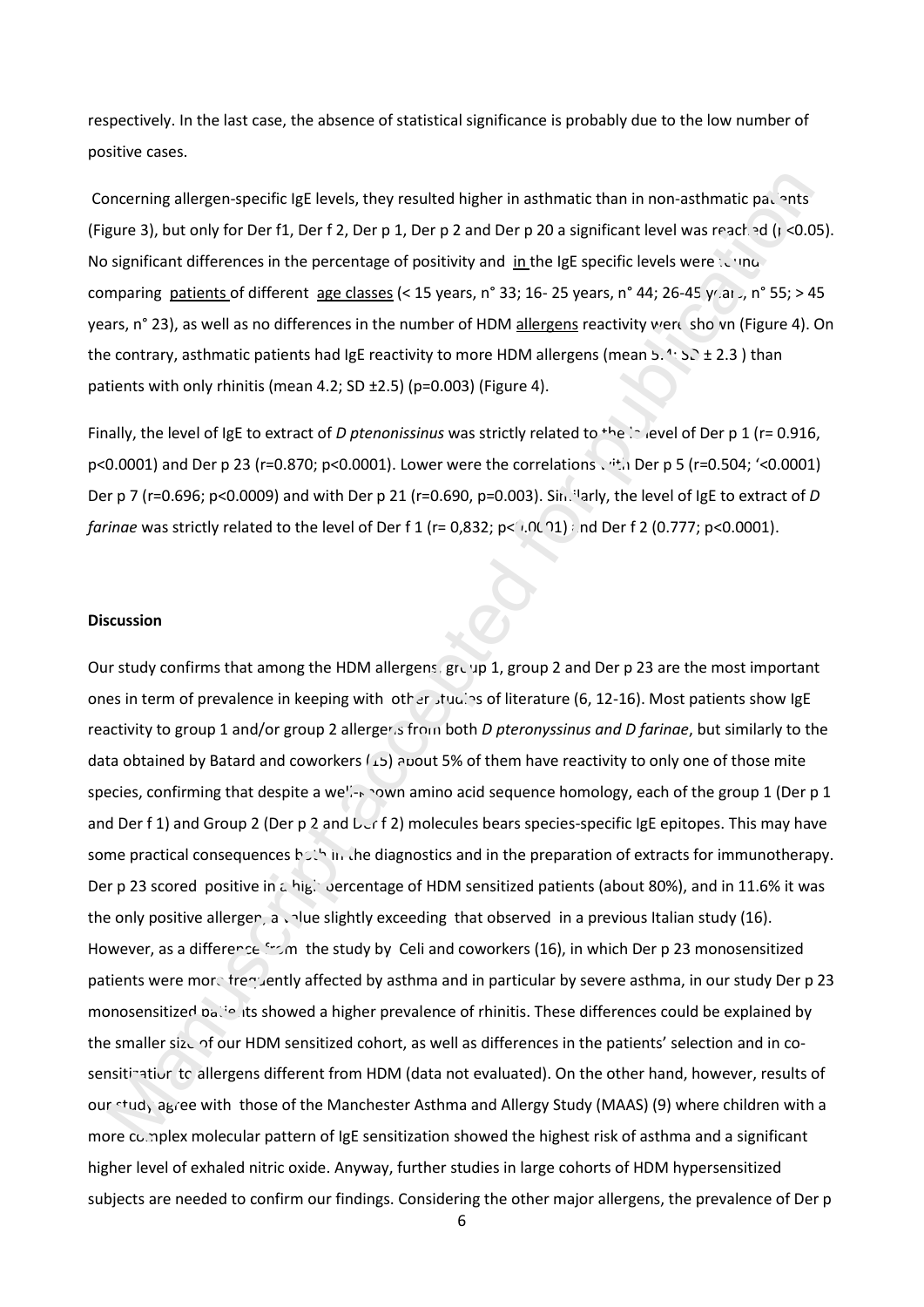1, Der f 1 and Der f 2 was significantly higher in asthmatic than in nonasthmatic subjects, as well as their specific IgE levels. Also, specific IgE Der p 2 levels were higher in asthmatic patients. These data confirm the results obtained by Resch and coworkers (6).

The good correlations between group 1, group 2 and Der p 23 allergens IgE levels and the IgE levels to extracts of D pteronyssinus and D farinae, confirm that these allergens are not only seropre, Nen, but also serodominant, representing allergens that quantitatively make the most important contribution to HDM IgE response (5).

Nevertheless, the most interesting novelty offered by the new multiparametric assay used in this study is the possibility to evaluate in daily practice also the IgE responses toward some minor HDM allergens. In the evaluated subjects, 79/155 (50,9%) scored positive for at least 1 minor allorgen with a higher prevalence for Der p 5 (overall 26.4%), Der p 7 (27.7%), Der p 20 (14,2%) and Der p  $2\perp$  ( $2\cdot$ .3%); these percentages are very similar to those obtained in previous studies using other diagnostic methods (6,15). Instead, the rate of IgE reactivity to Der p 10 and Der p 11 was very small (6.45%, and 1.3%, respectively). The differences in IgE responses to the minor allergens evaluated might be explained by different routes of sensitization, since Der p 5, Der p 7, Der p 20 and Der p 21 are mainly present in facile particles and sensitize preferentially through the respiratory tract, whereas Der p 10 and De  $p\,1$  are mainly present in HDM body and therefore may sensitize through the skin or the gut in  $t_0 \circ$  case of Der p 10 because of the cross-reactivity with homologous food allergens. It is interesting to remark that some authors reported specific IgE to Der p 11 up to 60% of cases in subject with atopic deerational tis (17), thus representing a major allergen in this clinical condition. However, as we did not consider the co-presence of atopic dermatitis, we cannot confirm these findings. Anyway, the availability  $\sqrt{ar}$  assay including Der p 11 makes it now possible to design studies on large cohorts of atopic dei  $r$  at is subject to confirm the role of this allergen. The prevalence and the level of specific IgE to Der p  $\frac{1}{2}$ , Der p 7, Der p 20 and Der p 21 were higher in asthmatic patients, though the difference was significant only for Der p 20. Otherwise, the prevalence of Der p 21 resulted significantly higher in the moderate/severe asthma group than in mild asthma. These results are partially different from those obtained by Resch and coworkers (6), who reported that Der p 5 and Der p 7 are more often recognized in asthmatic subjects. However, they did not test Der p 20. Differences between the two studies could be explained by differences in the patients' selection (children in the study of Resch et al. and prevalent adu's in our study). However, both the studies showed that asthmatic patients with HDM allergy recognize a larger spectrum of molecules, whereas sensitization to fewer components is more related to rhinitis,  $s_{\text{u}}$  agesting that polysensitization to HDM allergens might have functional consequences. e level of specific IgE to Der p 5, Der p 7<br>
e difference was significant inly for Der<br>
shear in the moderate/severe us thima grose<br>
obtained by Rescliencian coworkers<br>
(cognized in asthmitical biggets. However<br>
uld be exp prices (6).<br>
up 1, group 2 and Der p 23 <u>allergens</u> IgE levels and the IgE levels '0<br>
rinae, confirm that these allergens are not only seropre, Nen, but als<br>
is that quantitatively make the most important control but in t

Finally, ... o differences in the number of HDM positive molecules and in specific IgE levels were found among the different age classes confirming the results of the longitudinal study of Posa et al. (10), showing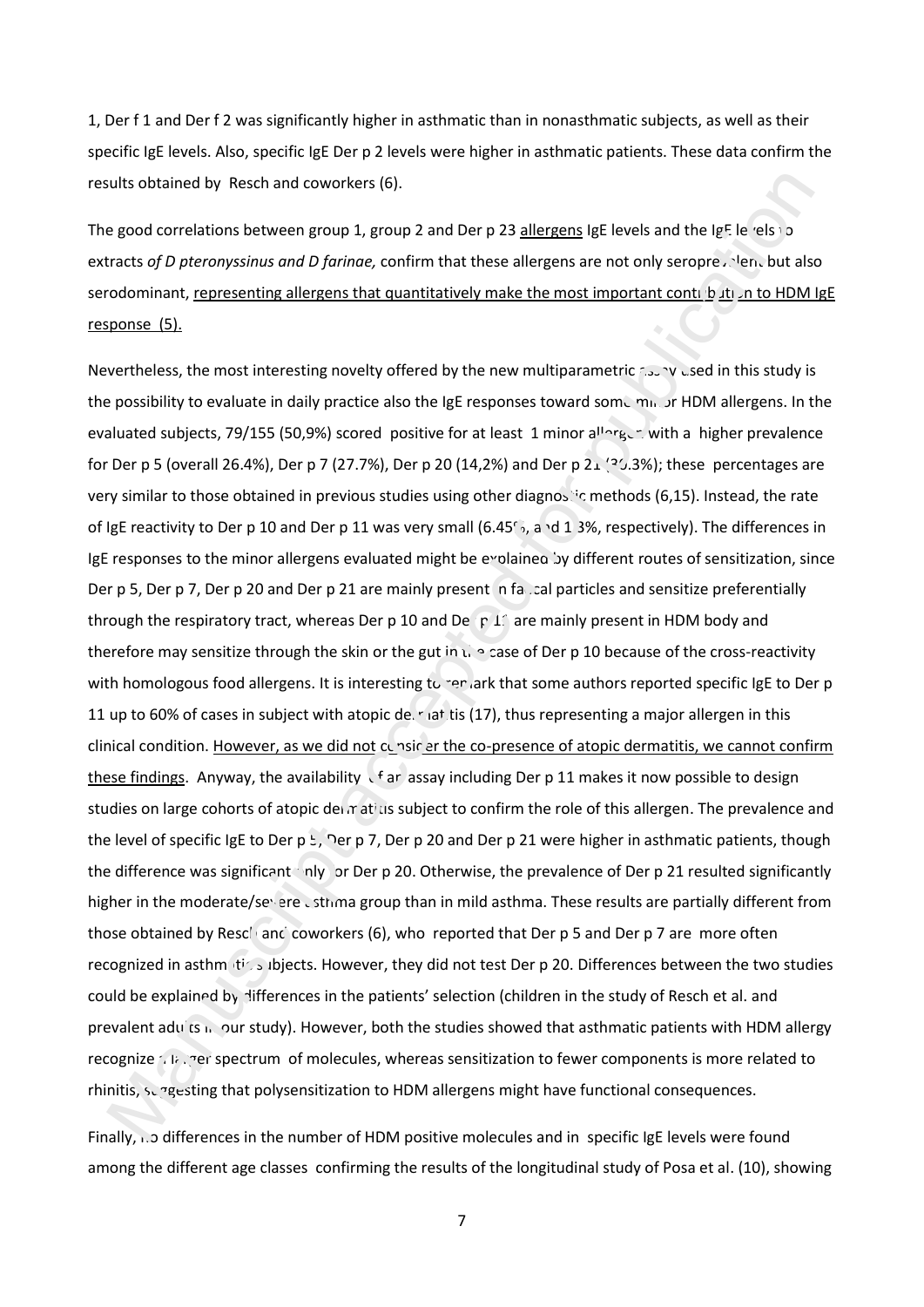that during the first decade of life the IgE response to HDM components seems to show plasticity, whereas afterwards IgE recognition profiles are more established.

However, some limits of this study have to be underlined. First of all, sample size is quite small for  $\cdot$  final conclusion on the prevalence of sensitization profiles and their association with diseases and severity of symptoms. Secondly, the observational design of the study implies weaker and less standardized selection criteria.

## **Conclusions**

The results of this study confirm that the assessment of IgE responses toward  $\alpha$  comprehensive panel of HDM allergens defines different serological reactivity profiles that seem associated with different clinical presentations. The recent availability in the daily practice of a multiplex  $\pm$  ssay, able to detect specific IgE toward 11 different HDM components, will allow design large real life studies to confirm the role of different serologic HDM profiles both in predicting the clinical evolution and the outcome of specific immunotherapy. wever, some limits of this study have to be underlined. First of all, sample size is quite small for . final<br>matiasion on the prevailence of sensitization profiles and their association with diseases and six yind yinf<br>mate

## **Conflict of interest**

All authors declare that they have no conflict of interest.

## **Funding**

All authors declare that the study has been carried out without any financial support.

## **References**

- 1. Platts-Mills TA, de Weck AL, Aalberse RC, Bessot JC, Bjorksten B, Bischoff E, et al. Dust mite allergens and asthma- a worldwide problem. J Allergy Clin Immunol 1989; 83:416-27.
- 2. Thomas WR, Heinrich TK, Smith WA, Hales BJ. Pyroglyphid house dust mite allergens. Protein Pept  $Le'$ .  $297$ ; 14:943-53.
- 3. Chapman MD, Platts-Mills . Purification and characterization of the major allergen from *Dermatophagoides pteronyssinus*-antigen P1. J Immunol 1980: 125:587-92.
- 4. Miller JD. The role of dust mites in allergy. Clin Rev Allergy Immunol 2019; 57:312-29.
- 5. Thomas WR. Hierarchy and molecular properties of dust mite allergens. Allergol Int 2015; 64: 304- 11.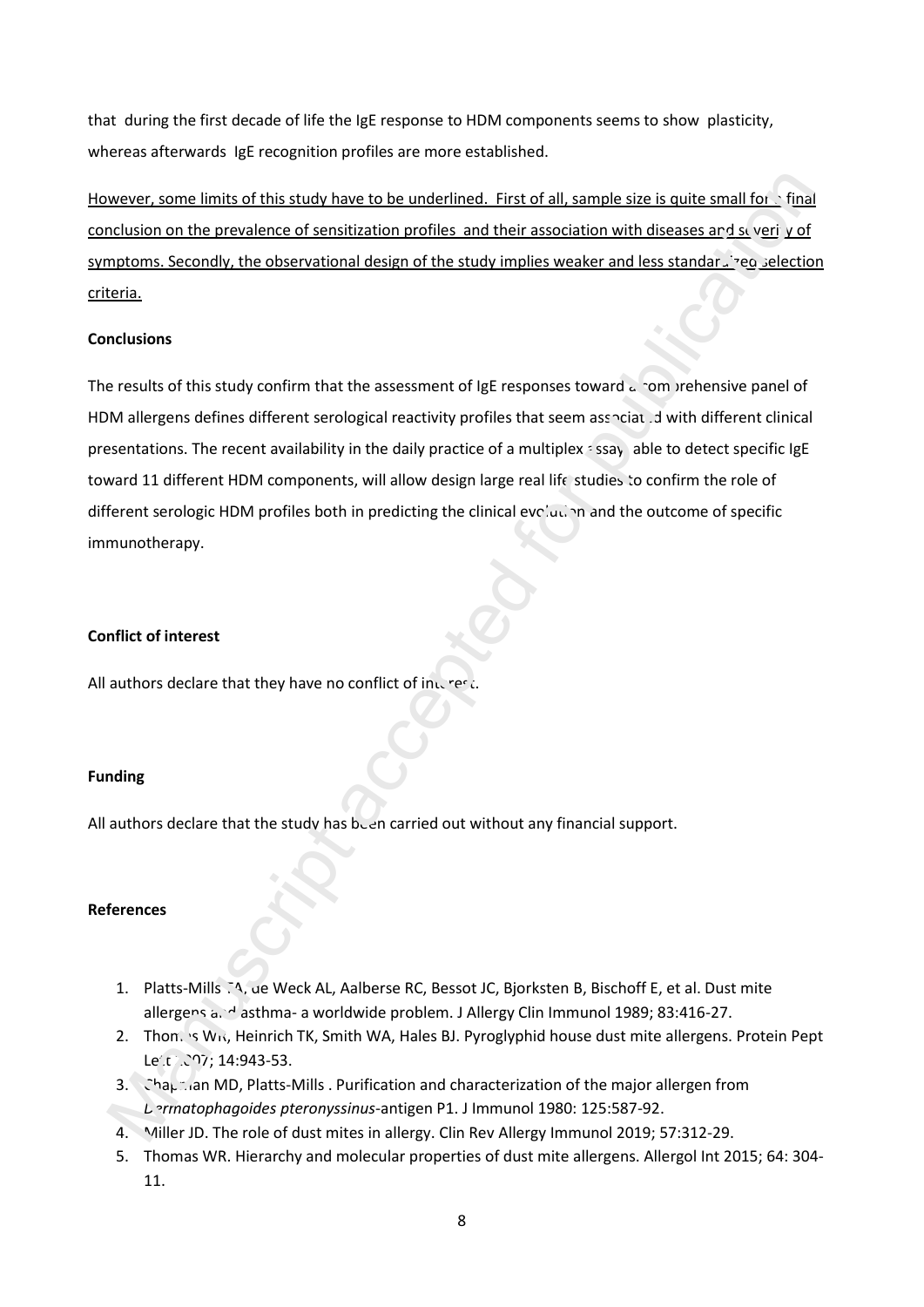- 6. Resh Y, Michel S, Kabesch M, Lupinek C, Valenta R, Vrtala S. Different IgE recognition of mite allergen components in asthmatic and nonasthmatic children. J Allergy Clin Immunol 2015; 136: 1083-91.
- 7. Casset A, Mari A, Purohit A, Resc Y, Weghofer M, Ferrara R, et al. Varying allergen compos<sup>14</sup>ion and content effects the in vivo allergenic activity of commercial *Dermatophagoides pteronyssinus* extracts. Int Arch Allergy Immunol 2012:159.253-62.
- 8. Rodriguez-Dominguez A, Berings M, Rohrbach A, Huang HJ, Curin M, Gevaert P, et al. Molecular profiling of allergen-specific antibody responses may enhance success of specific immunotherapy. J Allergy Clin Immunol 2020; 146: 1097-1108.
- 9. Custovic A, Sonntag HJ, Buchan IA, Belgrave D, Simpson A, Prosperi MCF. Evolution pathway of IgE responses to grass and mite allergens throughout childhood. J Allergy Clin In munol 2015; 136:1645-52.
- 10. Posa D, Perna S, Resch Y, Pupinek C, Panetta V, Hofmaier S, et al. Evolution and predictive value of IgE responses toward a comprehensive panel of house dust mite  $\mathsf{a}^{\text{II}}\mathsf{a}^{\text{II}}\mathsf{a}^{\text{II}}$  is during the first 2 decades of life. J Allergy Clin Immunol 2017; 139:541-549. 2002 The state of the state of the state of the state of the state of the state of the state of the state of the state of the state of the state of the state of the state of the state of the state of the state of the state
- 11. Reddel HK, Bateman ED, Becker A, Boulet LP, Cruz AA, Drazer JM, et al. A summary of the new GINA strategy: a roadmap to asthma control. Eur Respir j  $2^{n_1}$ 5, 16: 622-39.
- 12. Thomas WR, Hales BJ, Smith WA. House dust mite allergens in asthma and allergy. Trends Mol Med 2010; 16:321-8.
- 13. Barber D, Arias J, Boquete M, Cardona V, Carrillo T, Gala G, et al. Analysis of mite allergic patients in a diverse territory by improved diagnostic tools. Clin Exp Allergy 2012;42:1129-1138.
- 14. Weghofer M, Grote M, Resch Y, Casset A, Kneidinger M, Lopec J, et al. Identification of Der p 23, a peritrophin-like protein, as a new major Dermatophagoides pteronyssinus allergen associated with the peritrophic matrix of mite fecal pellets. J In munol 2013;190:3059-67.
- 15. Batard T, Baron-Bodo V, Martelet A, Le Mignon M, Lemoine P, Jain K, et al. Patterns of IgE sensitization in house dust mite-allergic patients: implications for allergen immunotherapy. Allergy 2018; 71:220-229.
- 16. Celi G, Brusca I, Scala E, Villalta D, Pastorello E, Farioli L, et al. House dust mite allergy in Italydiagnostic and clinical relevar  $c_{\epsilon}$  of Der p 23 (and of minor allergens): a real life multicenter study.
- 17. Banerjee S, Resch Y, Chen KW, W oboda I, Focke-Tejkl M, Blatt K, et al. Der p 11 is a major allergen for house dust mite-aller<sub>g</sub><sup>-</sup> patients suffering from atopic dermatitis. J Invest Dermatol 2015:135.102-9.

# Legends of Table and Figures

Table I. Number and percentage of sensitization to the major HDM allergens and their combinations

Figure 1 Pre valence of IgE positivities to individual HDM allergens in subjects with rhinitis (green column), with  $c$ <sup>+</sup>thma (yellow column) and in combined groups (red column). \* Statistical significant differences  $(p<0.05)$ .